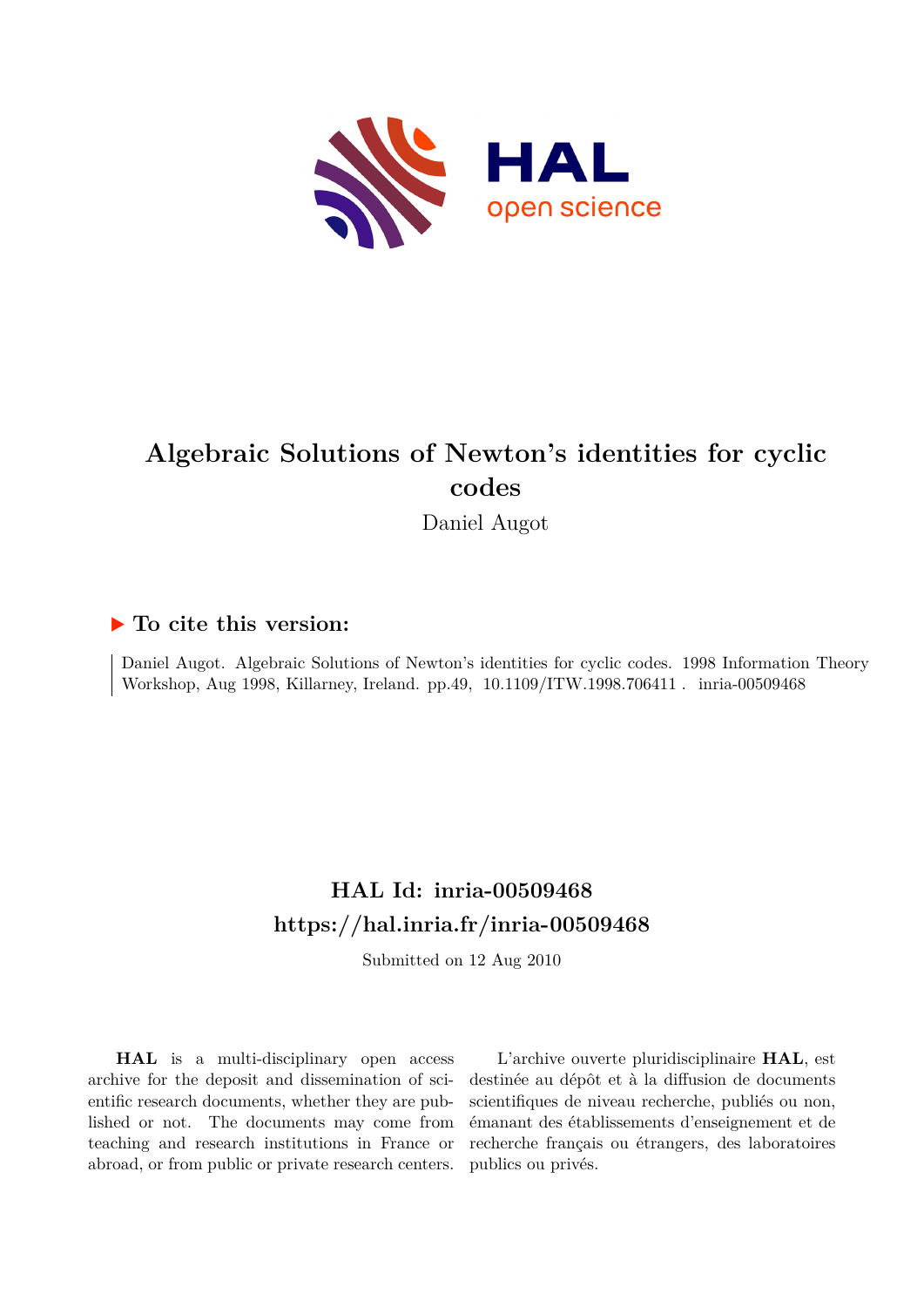#### Abstract

This paper consider the use of Newton's identities for establishing properties of cyclic codes. The main tool is to consider these identities as equations, and to look for the properties of the solutions.

First these equations have been considered as necessary conditions for establishing non existence properties of cyclic codes, such as the non existence of codewords of a given weight.

The properties of these equations are studied, and the properties of the solution to the algebraic system are given. The main theorem is that codewords in a hamming sphere around a given word can be characterized by algebraic conditions. This theorem enables to describe the minimum codewords of a given cyclic codes, by algebraic conditions. The equations are solved using the Buchberger's algorithm for computing a Groebner basis.

Examples are also given with alternant codes, and with a non linear code.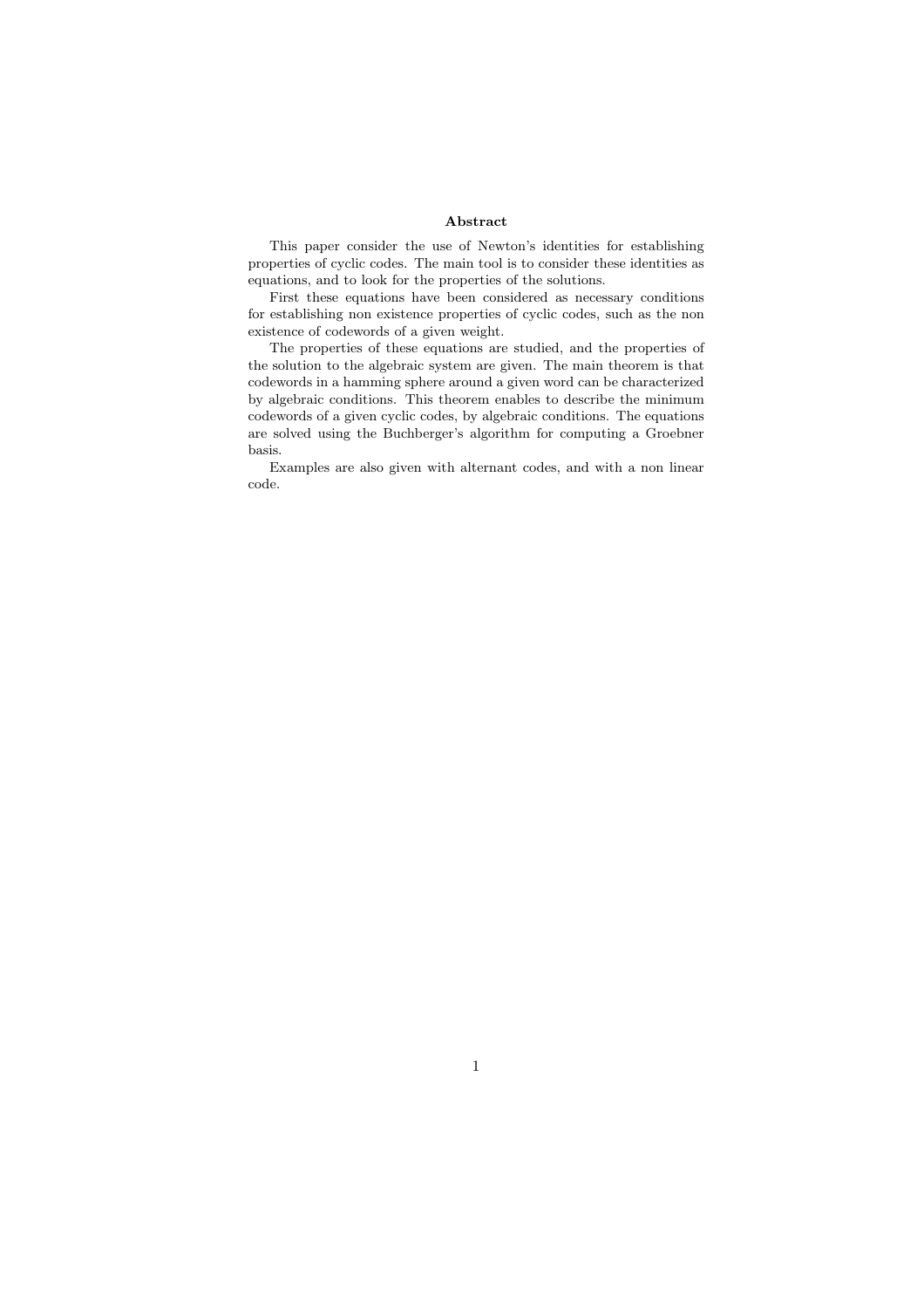## Algebraic Solutions of Newton's identities for cyclic codes (extended abstract for submission)

Daniel Augot

August 12, 2010

### 1 Introduction

We consider words of length n over  $GF(q)$ , n being prime to q. A primitive root  $\alpha$  is fixed. The word  $c = (c_0, \ldots, c_{n-1})$  is identified with the polynomial  $c_0+c_1X+\ldots+c_{n-1}X^{n-1} \mod X^n-1$ . The Fourier Transform of  $c \in GF(q')^n$ , denoted  $\phi(c)$ , is  $A = (A_0, A_1, \ldots, A_{n-1}), A_i = a(\alpha^i), i = 0 \ldots n-1.$ 

Let  $c = (c_0, ..., c_{n-1}) \in GF(q')^n$ . The locators of c are  $\{X_1, ..., X_w\}$  $\{\alpha^{i_1}, \ldots, \alpha^{i_w}\}\$ , where  $i_1, \ldots, i_w$  are the indices of non zero coordinates of c. The elementary symmetric functions of c, denoted by  $\sigma_1, \ldots, \sigma_w$ , are  $\sigma_i =$  $(-1)^i \sum_{1 \leq j_1 < \ldots < j_i \leq w} X_{j_1} \cdots X_{j_i}, i = 1 \ldots w$ . The generalized Newton's identities hold:  $\forall i \geq 0$ ,  $A_{i+w} + \sigma_1 A_{i+w-1} + \ldots + \sigma_w A_i = 0$ .

These equations have been used for establishing contradictions. This way, the true minimum distance of BCH codes of length 244 and designed distance 59 and 61 have been found [\[2\]](#page-4-0).

### 2 Main Theorem

THEOREM<sup>[\[1\]](#page-3-0)</sup> Let C be a cyclic code defined by the equations  $A_1, \ldots, A_l = 0$ . Let  $S_C(w)$  be the following system of equations:

$$
A_1 = \dots = A_l = 0
$$
  

$$
A_{i+w} + \sigma_1 A_{i+w-1} + \dots + \sigma_w A_i = 0, \quad i = 0...n - 1
$$

with indeterminates  $\sigma_1, \ldots, \sigma_w, A_0, \ldots, A_{n-1}$ . Let  $A = (A_0, \ldots, A_{n-1})$  be a solution to  $S_C(w)$  (i.e. there exists  $\sigma_1, \ldots, \sigma_w$  such that  $(\sigma_1, \ldots, \sigma_w, A)$  is a solution), then A is the Fourier transform of a codeword of weight  $\leq w$ .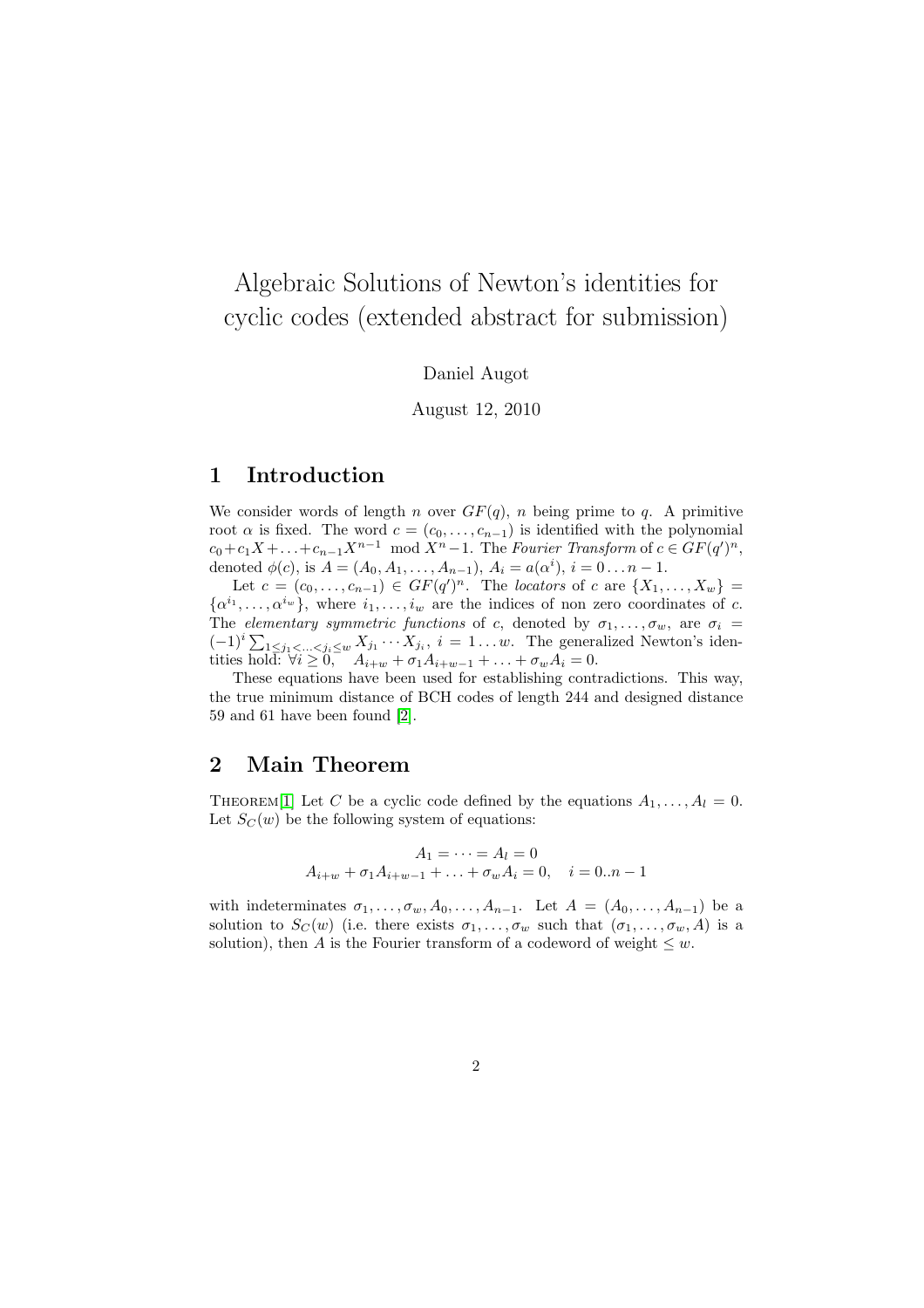#### 3 Generalization to alternant codes and other

Cyclic codes are the easiest to deal with, because of the many indeterminates which are zero in the system  $S_{\mathcal{C}}(w)$ . However the theorem easily generalize to other codes, as long as we are able to define these codes by algebraic conditions on the coefficients of the Fourier transform of codewords.

DEFINITION Let C be a code in  $GF(q')^n$  (or  $GF(q)^n$ ). If there exists l polynomials in *n* variables  $P_1, \ldots, P_l$ , such that, for all  $c \in GF(q')^n$  (or  $GF(q)^n$ ), c belongs to C if and only if  $P_1(A_0, ..., A_{n-1}) = ... = P_l(A_0, ..., A_{n-1}) = 0$ , where  $A = \phi(c)$ , then the code has a spectral definition. The polynomials  $P_1, \ldots, P_l$  are the *code spectral equations*.

Our result, which is a generalization of a case of a cyclic code [\[3\]](#page-4-1), is the following theorem:

THEOREM Let C be a code defined by the spectral equations  $P_1, \ldots, P_l$ . Let  $S<sub>C</sub>(w)$  be the following system of equations:

$$
P_1(A_0, \ldots, A_{n-1}) = \cdots = P_l(A_0, \ldots, A_{n-1}) = 0
$$
  

$$
A_{i+w} + \sigma_1 A_{i+w-1} + \ldots + \sigma_w A_i = 0, \quad i = 0...n - 1
$$

with indeterminates  $\sigma_1, \ldots, \sigma_w, A_0, \ldots, A_{n-1}$ . Let  $A = (A_0, \ldots, A_{n-1})$  be a solution to  $S_C(w)$  (i.e. there exists  $\sigma_1, \ldots, \sigma_w$  such that  $(\sigma_1, \ldots, \sigma_w, A)$  is a solution), then A is the Fourier transform of a codeword of weight  $\leq w$ .

Now we consider alternant codes. Let  $\underline{\alpha} = (\alpha_0, \dots, \alpha_{n-1}) \in GF(q')^n$  be distinct elements in  $GF(q')$ , and let  $\underline{v} = (v_0, \ldots, v_{n-1})$  be nonzero elements in  $GF(q')$ . The generalized Reed Solomon code,  $GRS_k(\underline{\alpha}, \underline{v})$ , is the code whose codewords are  $(v_0 F(\alpha_0), \ldots, v_{n-1} F(\alpha_{n-1}))$ , for all  $F \in GF(q')[X]$ , deg  $F < k$ .

The alternant code  $\mathcal{A}_k(\underline{\alpha}, \underline{v})$  is the  $GF(q)$ -subfield sub-code of  $GRS_k(\underline{\alpha}, \underline{v})$ . We show how the alternant codes when  $v$  is the set of *n*-th root of unity, where are defined with spectral equations.

Next, we consider the Preparata code of length 15 can be defined (Blahut) by spectral equations. The code is binary, of length 15, and its codewords satisfy

$$
A_1 = 0,
$$
  
\n
$$
A_3 A_5 = 0,
$$
  
\n
$$
(A_3^5 - 1)(A_5^3 - 1) = 0.
$$

which are spectral equations. This example is worked out.

#### <span id="page-3-0"></span>References

[1] D. Augot. Description of Minimum Weight Codewords of Cyclic Codes by Algebraic Systems. In Finite Fields and their Applications vol. 2, 1996.